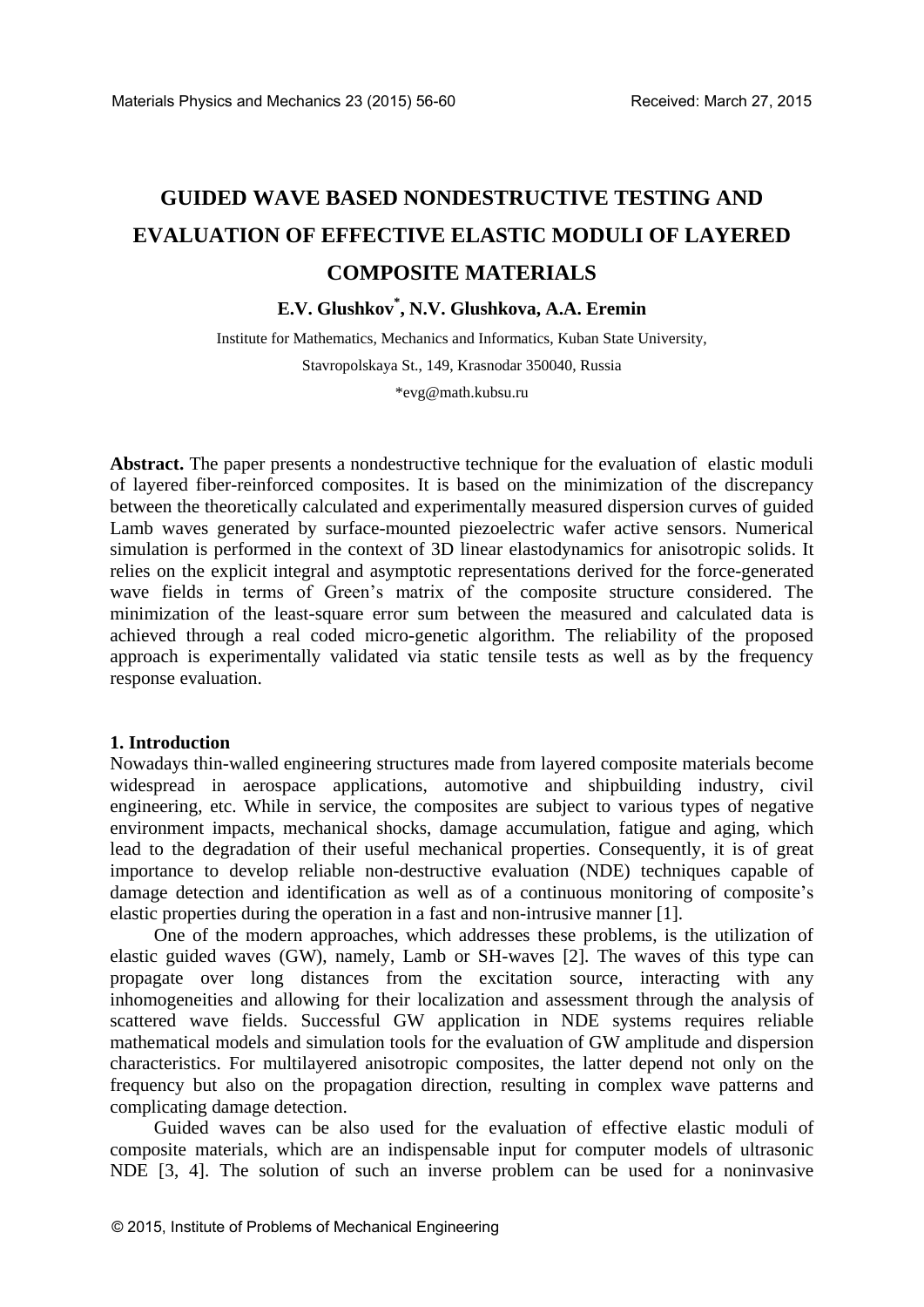assessment of the degradation of mechanical properties during the lifetime monitoring of composite structures. Moreover, such algorithms may be employed for the investigations of the temperature and prestressed state influence on the material elastic moduli [5].

The reconstruction method, proposed below, is based on the minimization of discrepancies between the theoretically calculated and experimentally measured GW dispersion characteristics (group velocities) of the fundamental antisymmetric Lamb wave – *A*0 mode. The developed algorithm is described in the second section while the results of its experimental implementation and verification are presented and discussed in the third part of the paper.

#### **2. Algorithm for determining elastic moduli**

Layered fiber-reinforced composite materials with unidirectional  $[0^{\circ}]$  or cross-ply  $[0^{\circ}, 90^{\circ}]_s$ lamination schemes of elementary unidirectional prepregs are considered. Within the computer models below, the specimens are assumed to consist of transversely isotropic sublayers with identical elastic properties and known density and thicknesses. The task is to determine five effective elastic moduli of the prepreg:  $C_{11}$ ,  $C_{12}$ ,  $C_{22}$ ,  $C_{44}$ , and  $C_{55}$ . It is also assumed that the fibers of the top layer are aligned along the *Ox* axis, thus, the principal axes of the both types of composites coincide with the horizontal Cartesian coordinate axes (Fig. 1).



**Fig. 1.** Problem geometry and experimental setup sketch.

In a low frequency range, the phase and group velocities of  $A_0$  mode propagation in the directions of principal axes depend only on the specimen's thickness, density and corresponding Young moduli (elastic constants  $C_{11}$  and  $C_{22}$ ) [6]. At the same time, for mid and high frequencies, the *A*0 dispersion characteristics are mainly influenced by shear elastic moduli (constants  $C_{44}$  and  $C_{55}$ ). To illustrate both these statements, Fig. 2 depicts the relative  $\epsilon = 100\% \cdot (v_g - v_{g,0})/v_{g,0}$  of the group velocity calculated as a function of frequency in the course of each aforementioned elastic modulus variation. Here  $v_{\rm g,0}$  is the  $A_0$ group velocity at frequency *f* [kHz] calculated for the pristine test unidirectional specimen of thickness  $h=1$  mm with the prepreg elastic properties from Ref. [7]:  $C_{11}= 130.76, C_{12}= 5.26,$  $C_{22}$ = 12.99,  $C_{44}$ = 3.75 and  $C_{55}$ = 5.97 [GPa];  $\rho$ =1578 kg/m<sup>3</sup>. The velocities  $v_{g}$  are acquired through the ±30% variation of the elastic modulus specified in the corresponding subplot.

The proposed algorithm consists of the following steps:

1. Guided waves are generated by the adhesively bonded piezoactuator excited with the windowed tone-bursts of varying central frequencies. Further, laser vibrometer is used for measuring out-of-plane velocities of propagating waves at the points located on the plate surface along the direction of upper sublayer fiber alignment (points *A*i) and in the perpendicular one (points  $B_i$ ),  $i=1,2,3$  (Fig. 1).

2. Measured signals are processed with the continuous wavelet transform with the Gabor mother wavelet [8]. Then, the time of flight (ToF) of the wave package at each local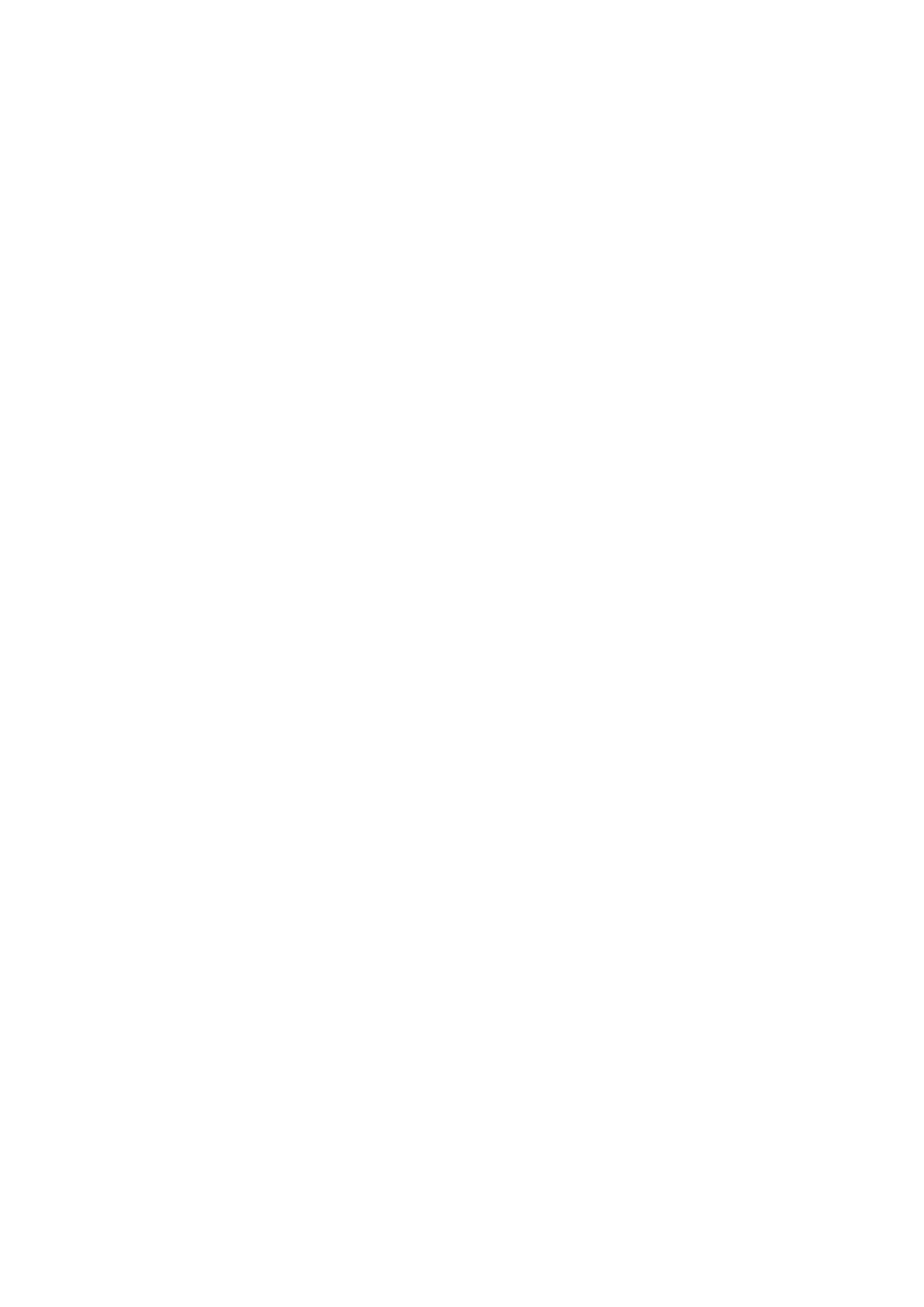*Guided wave based nondestructive testing and evaluation of effective elastic moduli ...* 59

bonded to the composite plate, while the out-of-plane surface velocities are acquired with the 1D scanning laser Doppler vibrometer Polytec PSV-400.

The results obtained for both unidirectional and cross-ply laminates after the averaging over eight genetic algorithm runs are summarized in Table 1.

Table 1. Effective elastic properties of the transversely isotropic prepreg evaluated with the proposed approach (all the values are given in GPa).

| Plate type              |       | $U_{12}$ | $\mathsf{C}_{22}$ | U 44          | ∪55  | <b>LA</b> |      |
|-------------------------|-------|----------|-------------------|---------------|------|-----------|------|
| Unidirectional laminate |       | 4.2.     |                   | 2.50<br>تەرىك |      | 108.6     |      |
| Cross-ply laminate      | 106.6 |          |                   | 2.46          | 3.91 | 104.8     | 6.8i |

To verify the obtained results, standard tensile tests have been performed on the coupons cut from the unidirectional sample. The following values of Young moduli along the principal axes have been obtained:  $E_x = 112.4$  GPa and  $E_y = 7.69$  GPa. These values are in good agreement with the restored effective elastic moduli specified in the last two columns of Table 1. A discrepancy in  $E_y$  values obtained for unidirectional and cross-ply plates are explained by a relatively low sensitivity of  $A_0$  mode group velocity to this constant variation for a cross-ply laminate compared to the other moduli.



**Fig. 3.** Measured (dashed lines) and theoretically restored (solid lines) dispersion curves for *A*<sup>0</sup> and *S*<sup>0</sup> mode wavelengths along the fibers (top subplots) and in the perpendicular direction (bottom subplots).

As an additional test, frequency dependencies of fundamental symmetric and antisymmetric mode wavelengths calculated using the elastic constants from the first row of Table 1 have been compared with corresponding experimental values. The latter have been obtained by applying time and spatial Fourier transforms to the out-of-plane velocities scanned along the composite's principal axes. Theoretical and experimental results are in good coincidence for both types of laminates (Fig. 3).

Moreover, the *A*0 wavelengths measured at low excitation frequencies for the unidirectional composite have been utilized for an approximate estimation of Young's moduli  $E_x$  and  $E_y$  via the relation from Ref. [6]  $E_{x,y} \approx 3\rho v_p^4/(\pi^2 H^2 f^2)$ , where  $v_p = \lambda f$ ,  $\lambda$  [m] is the *A*<sup>0</sup> wavelength for the corresponding direction, *f* [Hz] is the oscillation frequency, and *H* [m] is the waveguide thickness. The obtained results  $(E_x=97.8 \text{ T} \text{H}$  and  $E_y=7.54 \text{ T} \text{H}$ a) are in good agreement with the values presented in Table 1.

#### **4. Conclusions**

A method of non-destructive evaluation of effective elastic moduli of fiber-reinforced laminate composite plates based on experimentally obtained group velocity dispersion curves